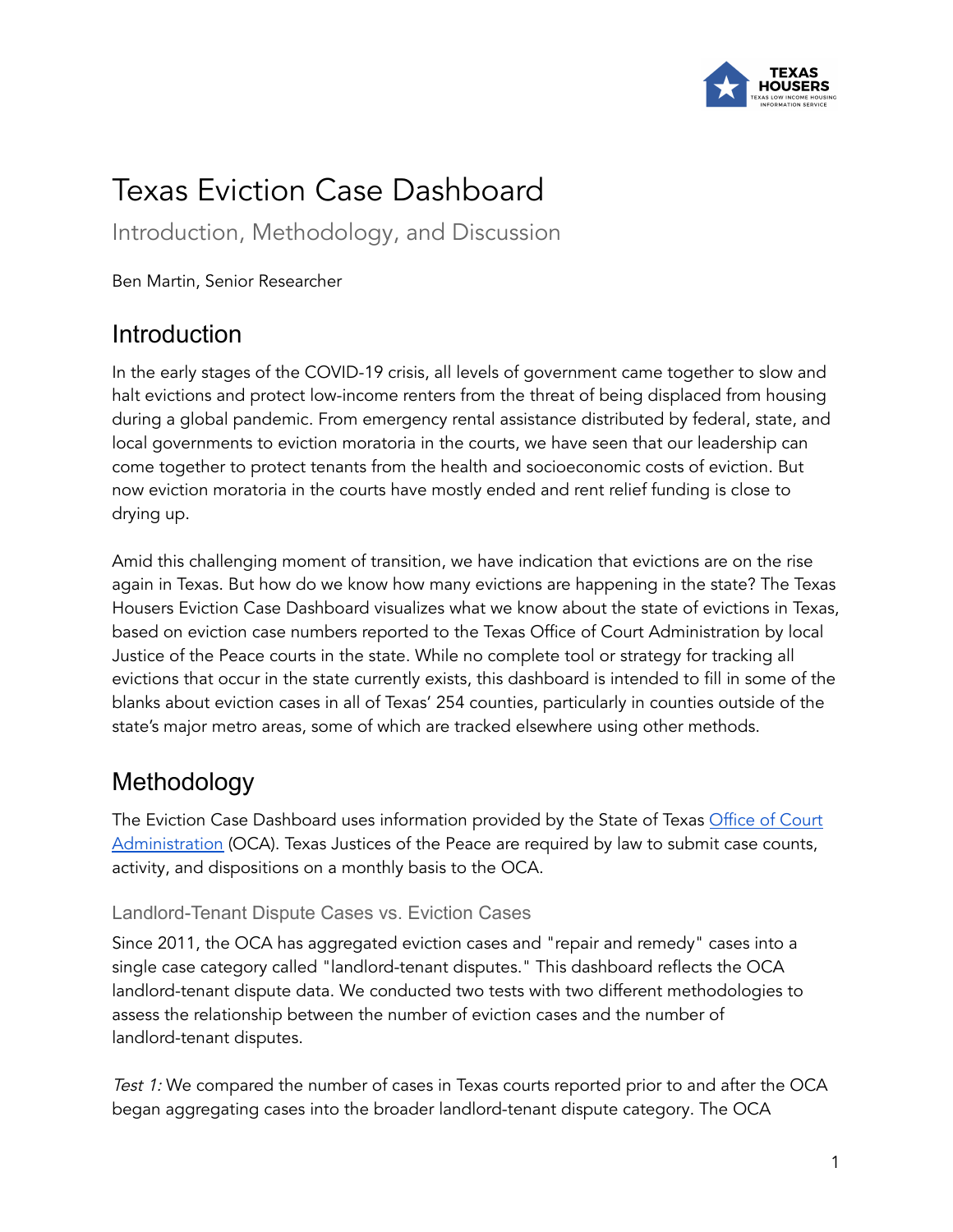

reported eviction case counts as a stand-alone category up until a change made in 2011. This change went into effect in 2014. An analysis of variance between total annual cases in 2010-2013 (years before the change went into effect with available data) and 2014-2019 (after the change went into effect but before the Covid-19 pandemic's effect on eviction case numbers) shows no statistically significant difference between number of cases before and after the change (p-value=0.1713). The pre-change average annual eviction cases is 227,598 (n=4) and the post change average annual landlord-tenant disputes is 239,675 (n=6). If there were a significant variance after the change to aggregated landlord-tenant disputes, we would expect that annual case numbers after the change would be higher. However, we find that five of the six years after the change are lower than the highest pre-change year (2013), and three of six years after the change are lower than the lowest pre-change year (2011). This test shows us that there is no significant growth in cases after the rule change to aggregate evictions into the landlord-tenant dispute category. However, this does not count out the possibility that eviction cases simply went down after the rule change, and it does not provide a clear picture of what (small) percentage of total landlord-tenant disputes are non-eviction cases. To attempt to assess this we ran a second test.

Test 2: We then used another strategy to attempt to assess what percentage of landlord-tenant disputes are eviction cases. We selected three counties in Texas that are tracked using docket scraping by Princeton's [Eviction](https://evictionlab.org/eviction-tracking/) Lab and their partners, for which we also had complete reporting to the OCA, for the 12 months of 2020: Harris, Tarrant, and Travis. <sup>1</sup> Comparing Eviction Lab's downloadable case counts for these three counties to the OCA's totals for these counties for the same time period allowed us to assess the delta between the two. The results of this comparison were surprising:

| <b>County</b> | <b>OCA Overcount</b> |
|---------------|----------------------|
| Harris        | $-5.2%$              |
| Tarrant       | $-28.1%$             |
| Travis        | 3.9%                 |

The Travis County comparison yielded the results we would have expected: The number of cases reported to the OCA during this time period was, on average, 3.9% higher than the number reported by Eviction Lab using docket scraping. This would indicate that of the total landlord-tenant disputes, 96.1% were eviction cases and 3.9% were repair and remedy cases.

<sup>1</sup> Although Dallas County is tracked by Eviction Lab, it was not used for this test because it had some missing OCA reporting for this time period.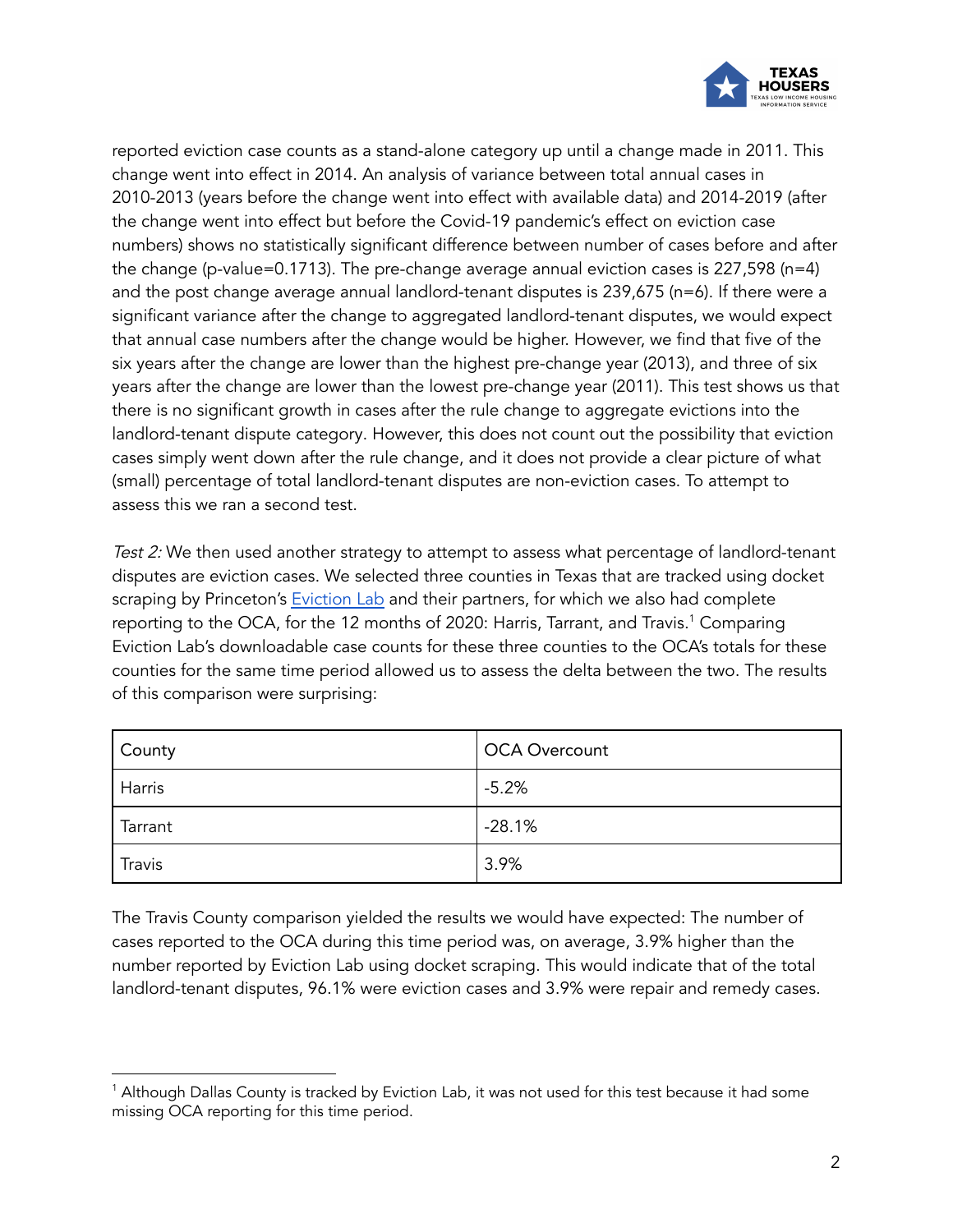

The other two counties yielded counter-intuitive results: Harris County's counts were similar between Eviction Lab and OCA, but the Eviction Lab counts were in fact, on average, higher than the OCA numbers. In other words, there were more eviction cases recorded by Eviction Lab than there were landlord-tenant disputes reported to the OCA. This phenomenon was even more exaggerated in Tarrant County, where the landlord-tenant dispute case numbers reported to the OCA were, on average, 28.1% lower than the eviction case numbers recorded by Eviction Lab.

The discrepancy between the OCA landlord-tenant dispute case counts and the Eviction Lab eviction case counts for Tarrant and Harris Counties is interesting and worth further investigation into causes and impacts. However, for the purposes of the Eviction Case Dashboard, it is enough to note that the landlord-tenant dispute numbers reported to the OCA at least do not appear to be a significant overcount of eviction numbers reported using other means. In fact, the counts from Tarrant and Harris Counties suggest that the landlord-tenant dispute case numbers reported to the OCA may in fact be an undercount of actual eviction cases, at least in some counties in the state.

By combining the results of these two tests, we conclude that it is reasonable to use the OCA's landlord-tenant dispute case counts as a stand in for a preliminary assessment of eviction case counts in the state until better data is available. These tests suggest that the vast majority of landlord-tenant disputes - over 95% - are eviction cases. Due to the number of Justice of the Peace courts that regularly fail to report their case data to the state, the state-level case numbers reported here are almost certainly an undercount, and potentially a sizable undercount. They are useful in indicating trends in eviction case counts and as a "floor" indicating at least how many new eviction cases are being filed in the state.

#### New Cases vs. Dispositions

This dashboard uses "New Cases Filed" rather than disposition data as its basis. This is because disposition data does not line up neatly with whether or not a tenant was actually evicted. For example, an "agreed judgement" may result in a tenant staying in place or being displaced from their home. Princeton Eviction Lab's gold standard Eviction Tracking System uses the same standard of new cases filed rather than evictions.

#### Analysis

We take the data provided by the OCA and summarize and analyze it in the following ways:

- Summarize new case counts by county
- Identify a case rate by county. We define the case rate as the number of new cases divided by the number of total renter households in the county. We use ACS 2019 5-year data to identify the number of renter households in Texas counties.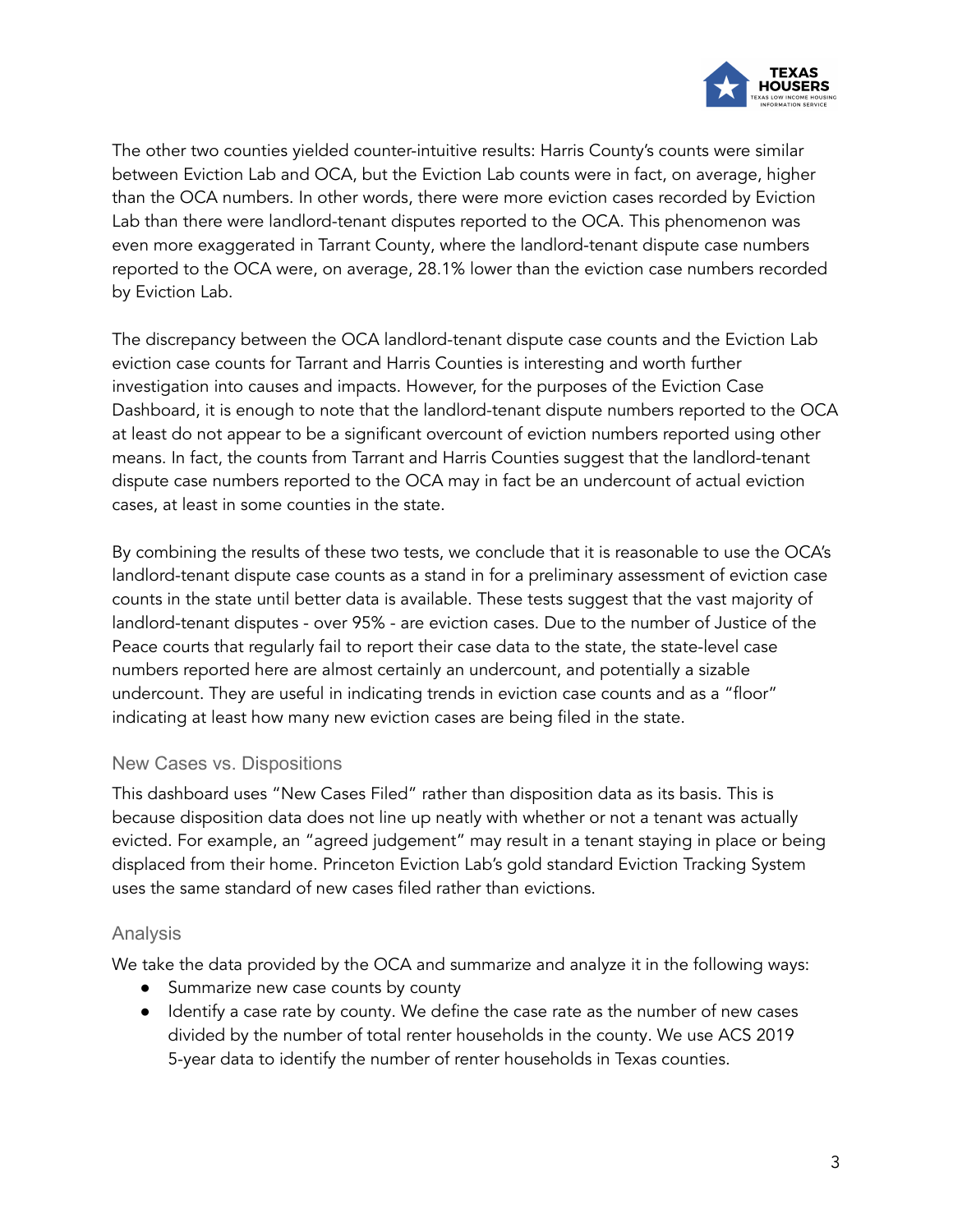

- Sum the number of courts in each county that did and did not report data to the OCA for the current month. Calculate the percentage of courts per county that did not report data to the OCA for the most current month.
- Establish a trend line of eviction case numbers by county going back to January 2020 by adding each new month's case counts to prior months' data

## Update Frequency and Timeliness

Courts are required to report data to the OCA for a given month by the end of the following month. That data is processed and cleaned by the OCA and available to the public typically within about 10 days of that deadline. For example, data for the month of January will be submitted to the OCA by the last day of February, and will then be available to the public by approximately March 10th.

Texas Housers aims to analyze these data on a monthly basis, in a timely manner after we receive it from the OCA. We anticipate that dashboard updates will typically occur around the 15th of each month, approximately 45 days after the "reporting" month.

# Additional Resources and Methods for Tracking Eviction Cases in Texas

As discussed above, Eviction Lab and their partners use a different approach in order to track new eviction cases up to the most recent week, in Dallas, Harris, Tarrant, and Travis Counties, but not in the state of Texas as a whole.

Some of Eviction Lab's Texas-based partners also have their own eviction case trackers:

- **January [Advisors](https://www.januaryadvisors.com/evictions/) tracks Harris County cases**
- The Child Poverty Action Lab tracks eviction cases in four counties in the [Dallas-Ft.](https://childpovertyactionlab.org/eviction-dashboard) [Worth](https://childpovertyactionlab.org/eviction-dashboard) metro area
- BASTA tracks [eviction](https://trla.maps.arcgis.com/apps/dashboards/8f5beb8367f44d30aa2ed6eeb2b3b3e4) cases in Travis County

It is our intention that the Texas Housers Eviction Case Dashboard should supplement the data provided by these organizations. It is our hope that by using all of these tools together, we can grow our understanding of evictions in Texas.

### Ideas for Reform

Clearly, the state of eviction tracking in Texas is unacceptable. More complete, accurate, and timely information about case counts and actual eviction outcomes is desperately needed in order to identify where eviction hot spots are occurring and to make evictions rare and fair in